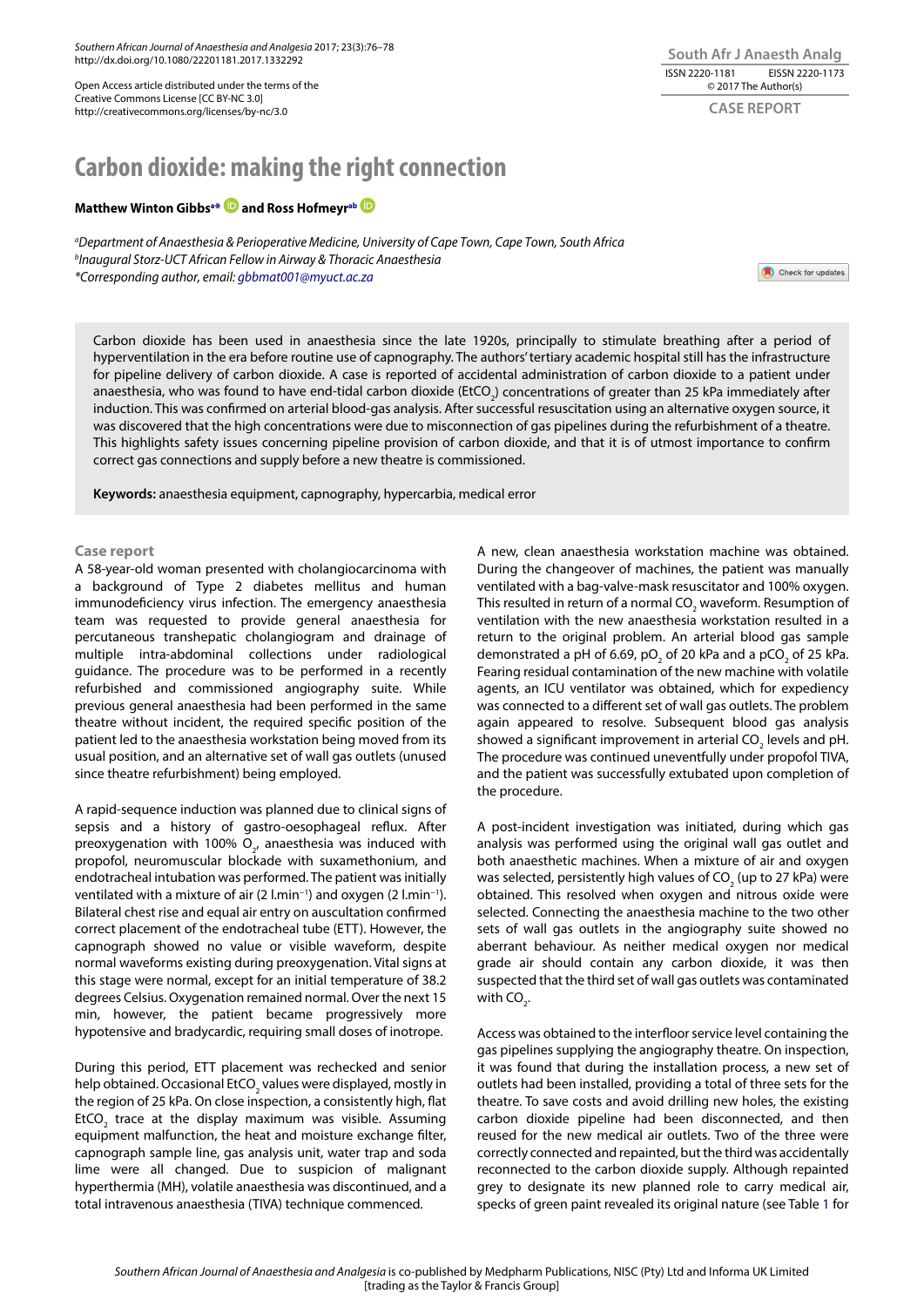**Table 1:** Medical gas colour coding in use at Groote Schuur Hospital, based on South African National Standard (SANS) 7396-1

| Gas               | Pipeline colour               | Cylinder colour                       |
|-------------------|-------------------------------|---------------------------------------|
| Oxygen            | White                         | Black with white shoulder             |
| Low-pressure air  | Grey                          | Grey with black-and-white<br>shoulder |
| High-pressure air | Salmon pink                   |                                       |
| Carbon dioxide    | Green                         | Green with grey shoulder              |
| Medical vacuum    | Primrose yellow               |                                       |
| Nitrous oxide     | Royal blue                    | Royal blue                            |
| <b>Fntonox</b>    | Royal blue and white<br>bands |                                       |
| Scavenging        | Orange                        |                                       |



**Figure 1:** Anaesthesia workstation being tested after the event; connected to faulty wall gas outlet and ventilating a test lung. While supplying only medical air, note the lack of oxygen or other gas on the analyser display, subtle high flat line EtCO2 trace and lack of capnograph reading.

pipeline colour standards). This was not apparent inside the theatre to the anaesthetic team. When pure oxygen was administered during preoxygenation, the patient was indeed receiving 100% oxygen. However, when an oxygen/air mixture was selected, the patient received a mixture of oxygen and carbon dioxide instead.

## **Discussion**

Anaesthesiologists naturally assume that the wall outlets will deliver the correct medical gas, on the presumption that gas outlets have been tested on commissioning. In this instance, it is understandable that a thorough machine check did not highlight the problem encountered. During the machine check, it is customary to flow 100% oxygen to check  $\mathsf{O}_2$  supply, and calibrate the capnography to room air. As the problem was with the medical air pipeline, neither action would detect the error. Only flowing air alone, and testing the oxygen concentration, would have elucidated the elevated  $CO_{2}$ . This is not a commonly performed test. Careful attention to displayed pipeline pressures may, however, hint at a misconnection. In our hospital,  $\mathsf{CO}_2^{}$  is supplied at 1.8–2.0 bar, whereas the low-pressure air is supplied at 4.0–4.2 bar.

The capnography on the anaesthetic monitor did not display numerical values during most of the incident, as the value was well above the normal reference range. On close inspection during re-enactment of the scenario, it could be seen that the capnography trace displayed a flat line at the top of the screen,

but this was very difficult to observe, as demonstrated in Figure 1. When the soda lime was replaced, a carbon dioxide trace was seen briefly, before disappearing again, as the soda lime became overwhelmed by the high flows of carbon dioxide. This case highlights the necessity of checking installed gas pipelines in any newly commissioned theatre, and checking each gas individually during a machine check.

A review of the literature shows that, whilst rare, the administration of the incorrect gas to a patient under an anaesthetic does happen on occasion. This is the first case we can find in the literature where carbon dioxide has been erroneously connected to a medical air pipeline. As oxygenation was never a concern – even in the face of impressive respiratory acidosis – the patient was initially very stable. Jerusalem and Starling showed in 1910 that hypercarbia resulting from an administration of a 20% CO<sub>2</sub> mixture produced significant cardiac depression.1 Thus, the combination here of myocardial depression, vasodilation, sepsis and volatile agent, eventually led to bradycardia and hypotension.

Other cases reported include cylinders incorrectly filled with  $CO<sub>2</sub>$ .<sup>2-4</sup> In these cases, cardiac arrest or cardiac arrhythmias were prominent features. In another more recent case, a nitrous oxide pipeline was forced into a carbon dioxide outlet during an anaesthetic performed in Saint Louis, Missouri. This error was attributed to the similarity of the Diameter Index Safety System (DISS) between the two pipes, and the lack of experience of the technician involved.<sup>5</sup> This cause of error was excluded in the particular interventional radiology theatre concerned, as the CO<sub>2</sub> DISS outlets had been replaced entirely.

Due to the use of relative hyperventilation in the era before routine capnography, CO<sub>2</sub> was often used to stimulate breathing on completion of anaesthesia. CO<sub>2</sub> delivery systems were included on Boyle's anaesthesia machines from 1927. Despite concerns over safety, as late as 1988 a survey of carbon dioxide use by 1 100 British anaesthetists showed that 60.9% still used it daily, and a similar proportion considered having carbon dioxide cylinders on the machine as not being hazardous. Despite this, 200 anaesthetists knew of an adverse incident involving  $CO_{2}$ , of which 29% resulted in death.<sup>6</sup>

The heat generated by the chemical reaction between soda lime and carbon dioxide is spectacularly demonstrated when carbon dioxide is passed through fresh soda lime (see Supplemental video 1). This heat can be transmitted to the patient, as demonstrated in a case where the oxygen cylinder was filled with pure carbon dioxide and used during an emergency Caesarean section. The patient developed extensive respiratory burns distal to the tip of the endotracheal tube, and unfortunately subsequently died of respiratory complications four months post-incident.<sup>7</sup> Our patient was probably protected because of the high proportion of oxygen mixed with the carbon dioxide, mitigating the heat production and avoiding harmful temperatures. Indeed, the increased fraction of inspired oxygen also prevented hypoxia despite the severe hypercarbia.

Despite the use of colour codes, clear labelling, diameter index and pin index safety systems, it is still possible to provide the wrong gas to the patient, if installation of lines is not checked and adequately supervised. As it is no longer routinely used for anaesthesia, discontinuation of pipeline  $CO_2$  supply has been proposed. However, it is still used for specific applications such as endoscopic surgery and fire suppression systems.